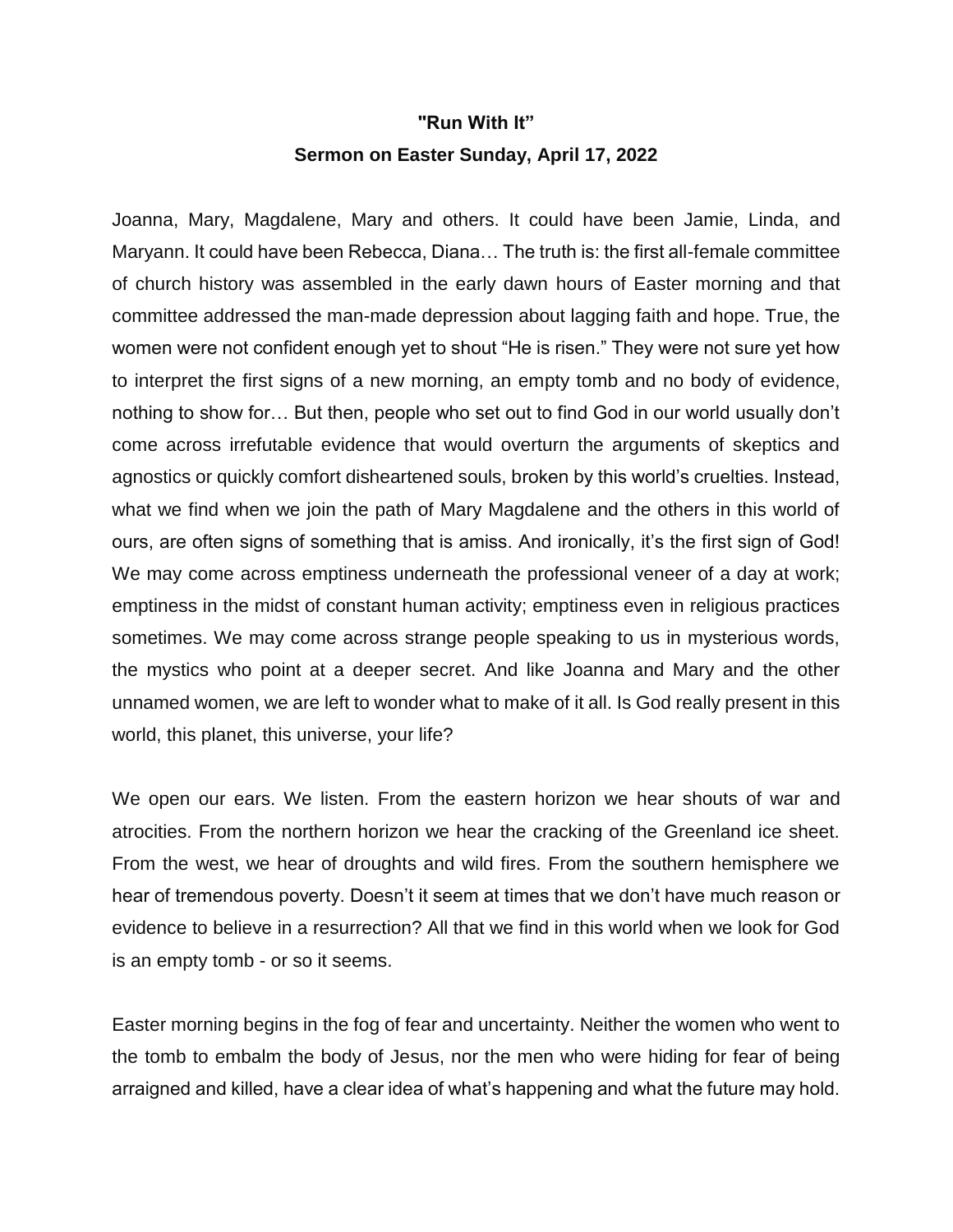We are very much in the same boat with them in this year 2022, in a world that faces innumerable challenges. The question is: will we return from the emptiness and call it quits or will we take the tender signs of awakening, seen and heard in the fog of Easter morning, and run with hope? That's what Mary Magdalene did. That's what the women did. They took what God gave them and carried the tender seeds of hope in their hearts, no matter what the cold world would tell them in reply, no matter the percentage of likelihood, no matter the female bashing to be expected. People of faith see little signs of hope where most other people only see an empty tomb. And they run with it!

Some people have suggested that faith may be our way of holding on to illusions, our attempt to run away from the disturbing realities of the world. But the opposite is true. Christians first look at the crucified Jesus and then they direct their eyes to an empty tomb. We are under no illusions. We see clearly that not everything is taken care of for us by some fairy tale God who magically takes away our suffering and any inconveniences. We are under no illusions. We stare at the cross, we glance into the empty tomb, we hear stories of great suffering and we know what loss feels like. We are under no illusions. Yet we also know that an invisible hand and a loving spirit moves this mysterious world of ours. And we take what God gives us… hints of hope, traces of the resurrection, the undisputable reality of a new sunrise, and we run with it.

It was early in the morning when the women arrived; it was as dark as we experience the world sometimes. I cannot repeat enough what I believe with all of my heart: instead of cynicism and defeatism, we need to take the signs of hope given to us wherever we find them and run with it. And we need to have the courage to look the darkness in the eye, not running away from it. If you have some bad prognosis in your life, some loss or upcoming surgery, disappointing news from friends or family, look it in the eye, enter the empty tomb and stay there for a little while. Look around you. Listen and open your antennas. There is more there than what meets the eye. Open your heart and soul to God's presence and the signs he sends your way, and run with it.